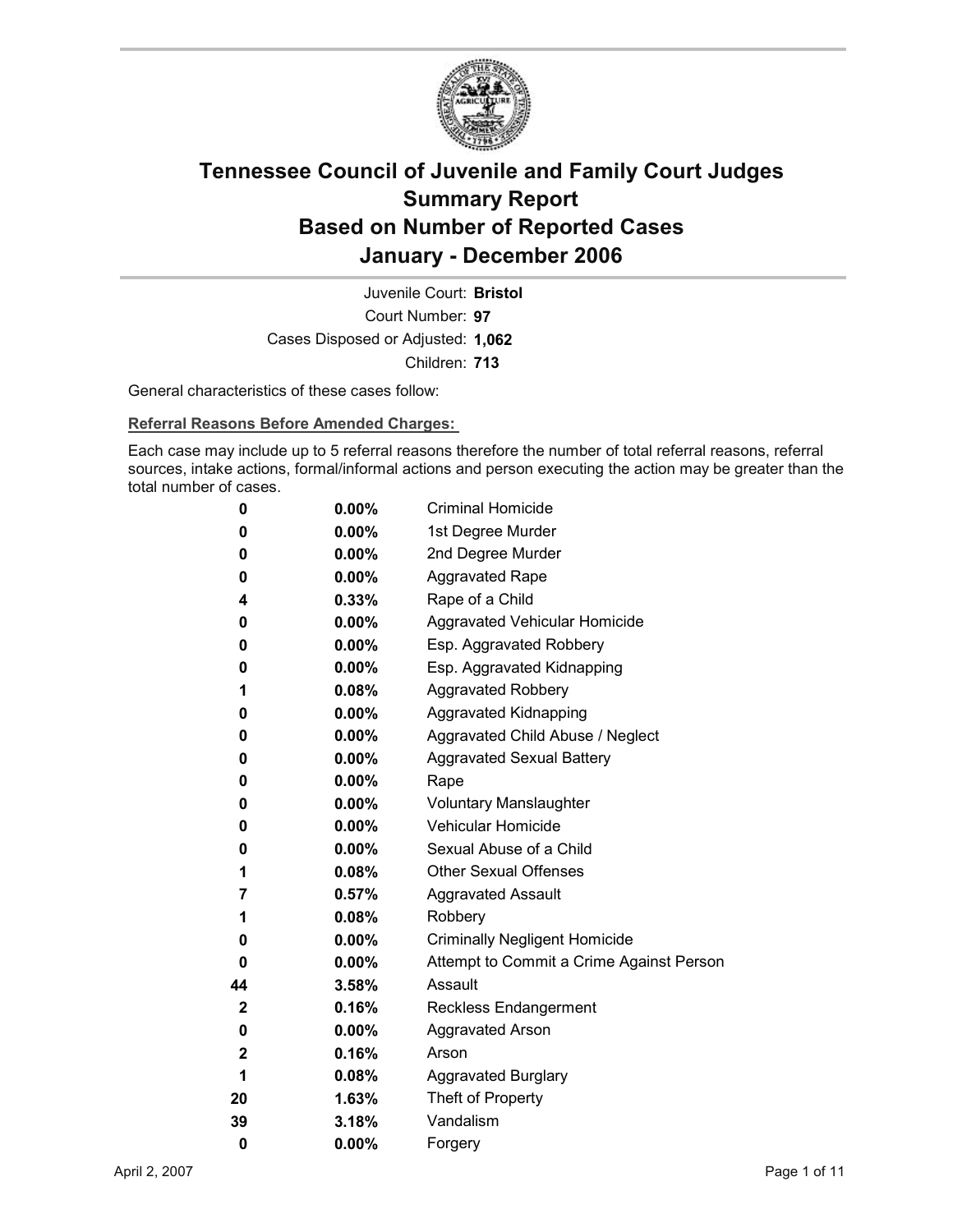

Court Number: **97** Juvenile Court: **Bristol** Cases Disposed or Adjusted: **1,062** Children: **713**

### **Referral Reasons Before Amended Charges:**

Each case may include up to 5 referral reasons therefore the number of total referral reasons, referral sources, intake actions, formal/informal actions and person executing the action may be greater than the total number of cases.

| 5            | 0.41%    | <b>Worthless Checks</b>                                     |
|--------------|----------|-------------------------------------------------------------|
| 0            | $0.00\%$ | Illegal Possession / Fraudulent Use of Credit / Debit Cards |
| 11           | $0.90\%$ | <b>Burglary</b>                                             |
| 5            | 0.41%    | Unauthorized Use of a Vehicle                               |
| 1            | 0.08%    | <b>Cruelty to Animals</b>                                   |
| 1            | 0.08%    | Sale of Controlled Substances                               |
| 12           | 0.98%    | <b>Other Drug Offenses</b>                                  |
| 6            | 0.49%    | Possession of Controlled Substances                         |
| 0            | 0.00%    | <b>Criminal Attempt</b>                                     |
| 1            | 0.08%    | Carrying Weapons on School Property                         |
| 3            | 0.24%    | Unlawful Carrying / Possession of a Weapon                  |
| 6            | 0.49%    | <b>Evading Arrest</b>                                       |
| 0            | $0.00\%$ | Escape                                                      |
| 1            | 0.08%    | Driving Under Influence (DUI)                               |
| 18           | 1.47%    | Possession / Consumption of Alcohol                         |
| 1            | 0.08%    | Resisting Stop, Frisk, Halt, Arrest or Search               |
| 3            | 0.24%    | <b>Aggravated Criminal Trespass</b>                         |
| 1            | 0.08%    | Harassment                                                  |
| 0            | $0.00\%$ | Failure to Appear                                           |
| 4            | 0.33%    | Filing a False Police Report                                |
| 0            | $0.00\%$ | Criminal Impersonation                                      |
| 4            | 0.33%    | <b>Disorderly Conduct</b>                                   |
| 20           | 1.63%    | <b>Criminal Trespass</b>                                    |
| $\mathbf{2}$ | 0.16%    | <b>Public Intoxication</b>                                  |
| 0            | $0.00\%$ | Gambling                                                    |
| 299          | 24.35%   | <b>Traffic</b>                                              |
| 15           | 1.22%    | Local Ordinances                                            |
| 0            | $0.00\%$ | Violation of Wildlife Regulations                           |
| 4            | 0.33%    | Contempt of Court                                           |
| 11           | $0.90\%$ | Violation of Probation                                      |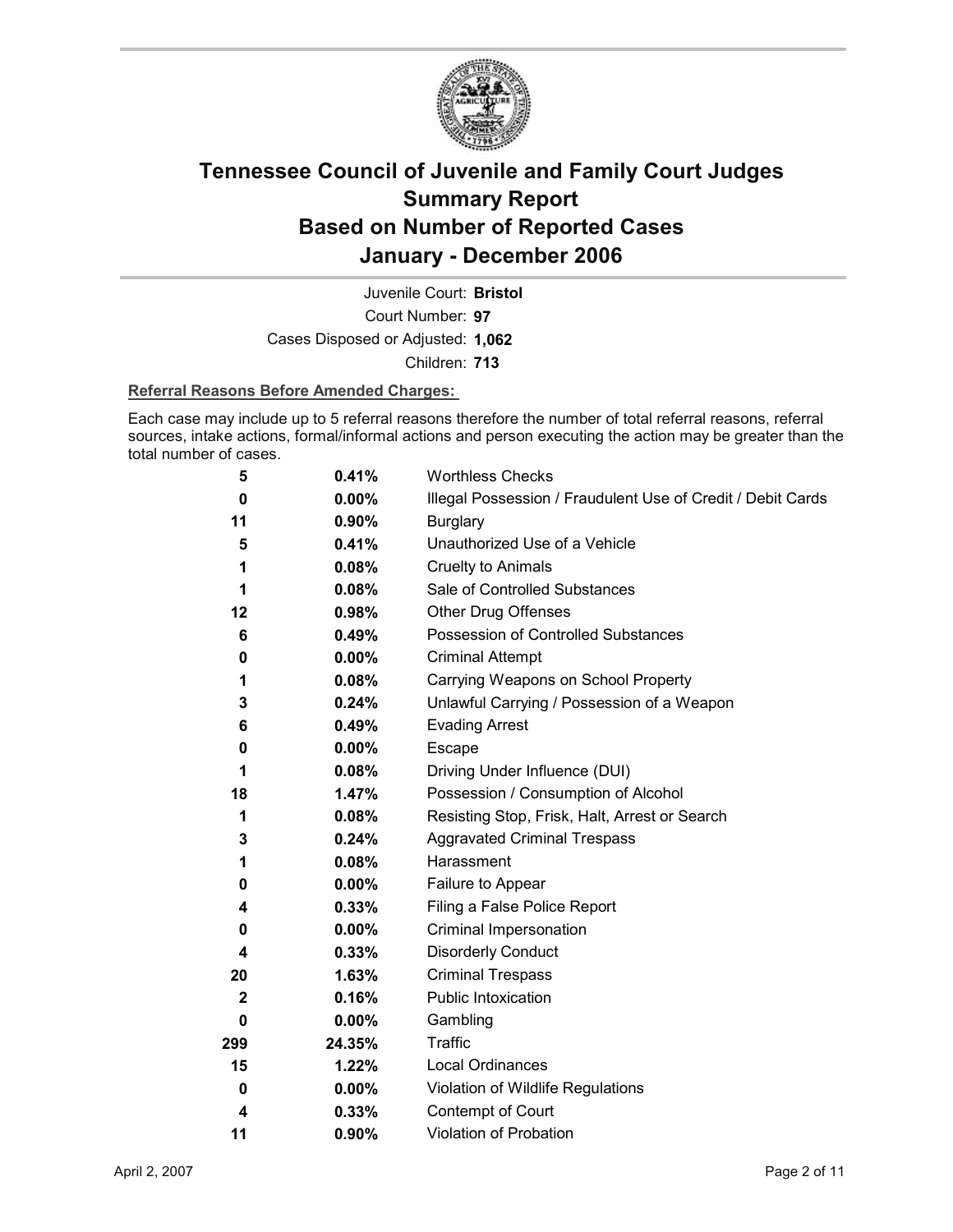

Court Number: **97** Juvenile Court: **Bristol** Cases Disposed or Adjusted: **1,062** Children: **713**

### **Referral Reasons Before Amended Charges:**

Each case may include up to 5 referral reasons therefore the number of total referral reasons, referral sources, intake actions, formal/informal actions and person executing the action may be greater than the total number of cases.

| $\mathbf{2}$ | 0.16%    | Violation of Aftercare                 |
|--------------|----------|----------------------------------------|
| 43           | 3.50%    | <b>Unruly Behavior</b>                 |
| 88           | 7.17%    | Truancy                                |
| 38           | 3.09%    | In-State Runaway                       |
| 1            | 0.08%    | Out-of-State Runaway                   |
| 12           | 0.98%    | Possession of Tobacco Products         |
| 1            | 0.08%    | Violation of a Valid Court Order       |
| 48           | 3.91%    | <b>Violation of Curfew</b>             |
| 0            | 0.00%    | Sexually Abused Child                  |
| $\bf{0}$     | 0.00%    | <b>Physically Abused Child</b>         |
| 90           | 7.33%    | Dependency / Neglect                   |
| 10           | 0.81%    | <b>Termination of Parental Rights</b>  |
| 0            | 0.00%    | <b>Violation of Pretrial Diversion</b> |
| 0            | 0.00%    | Violation of Informal Adjustment       |
| 143          | 11.64%   | <b>Judicial Review</b>                 |
| 0            | 0.00%    | <b>Administrative Review</b>           |
| 0            | 0.00%    | <b>Foster Care Review</b>              |
| 143          | 11.64%   | Custody                                |
| $12 \,$      | 0.98%    | Visitation                             |
| 7            | 0.57%    | Paternity / Legitimation               |
| 5            | 0.41%    | <b>Child Support</b>                   |
| 0            | $0.00\%$ | <b>Request for Medical Treatment</b>   |
| 0            | $0.00\%$ | <b>Consent to Marry</b>                |
| 29           | 2.36%    | Other                                  |
| 1,228        | 100.00%  | <b>Total Referrals</b>                 |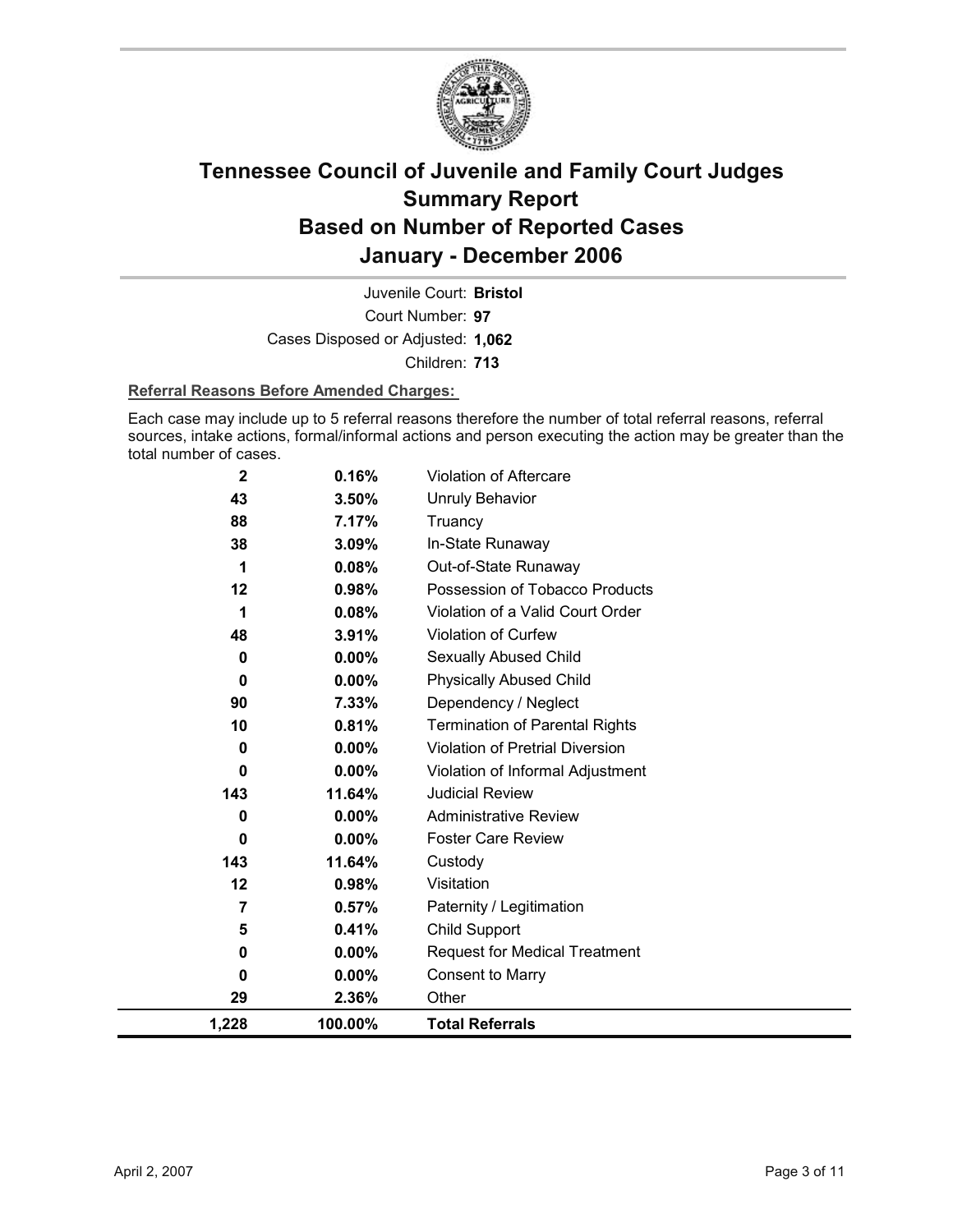

|                             |         | Juvenile Court: Bristol           |
|-----------------------------|---------|-----------------------------------|
|                             |         | Court Number: 97                  |
|                             |         | Cases Disposed or Adjusted: 1,062 |
|                             |         | Children: 713                     |
| Referral Sources: 1         |         |                                   |
| 639                         | 52.04%  | Law Enforcement                   |
| 102                         | 8.31%   | Parents                           |
| 76                          | 6.19%   | <b>Relatives</b>                  |
| 31                          | 2.52%   | Self                              |
| 93                          | 7.57%   | School                            |
| 4                           | 0.33%   | <b>CSA</b>                        |
| 129                         | 10.50%  | <b>DCS</b>                        |
| 0                           | 0.00%   | Other State Department            |
| $\mathbf 2$                 | 0.16%   | <b>District Attorney's Office</b> |
| 14                          | 1.14%   | <b>Court Staff</b>                |
| 0                           | 0.00%   | Social Agency                     |
| 11                          | 0.90%   | <b>Other Court</b>                |
| 17                          | 1.38%   | Victim                            |
| 3                           | 0.24%   | Child & Parent                    |
| 0                           | 0.00%   | Hospital                          |
| $\mathbf 0$                 | 0.00%   | Unknown                           |
| 107                         | 8.71%   | Other                             |
| 1,228                       | 100.00% | <b>Total Referral Sources</b>     |
| Age of Child at Referral: 2 |         |                                   |

**Age of Child at Referral: 2**

| 713          | 100.00%  | <b>Total Child Count</b> |
|--------------|----------|--------------------------|
| 0            | $0.00\%$ | Unknown / Not Reported   |
| $\mathbf{2}$ | 0.28%    | Ages 19 and Over         |
| 217          | 30.43%   | Ages 17 through 18       |
| 245          | 34.36%   | Ages 15 through 16       |
| 89           | 12.48%   | Ages 13 through 14       |
| 25           | 3.51%    | Ages 11 through 12       |
| 135          | 18.93%   | Ages 10 and Under        |
|              |          |                          |

 $1$  If different than number of Referral Reasons (1228), verify accuracy of your court's data.

<sup>2</sup> One child could be counted in multiple categories, verify accuracy of your court's data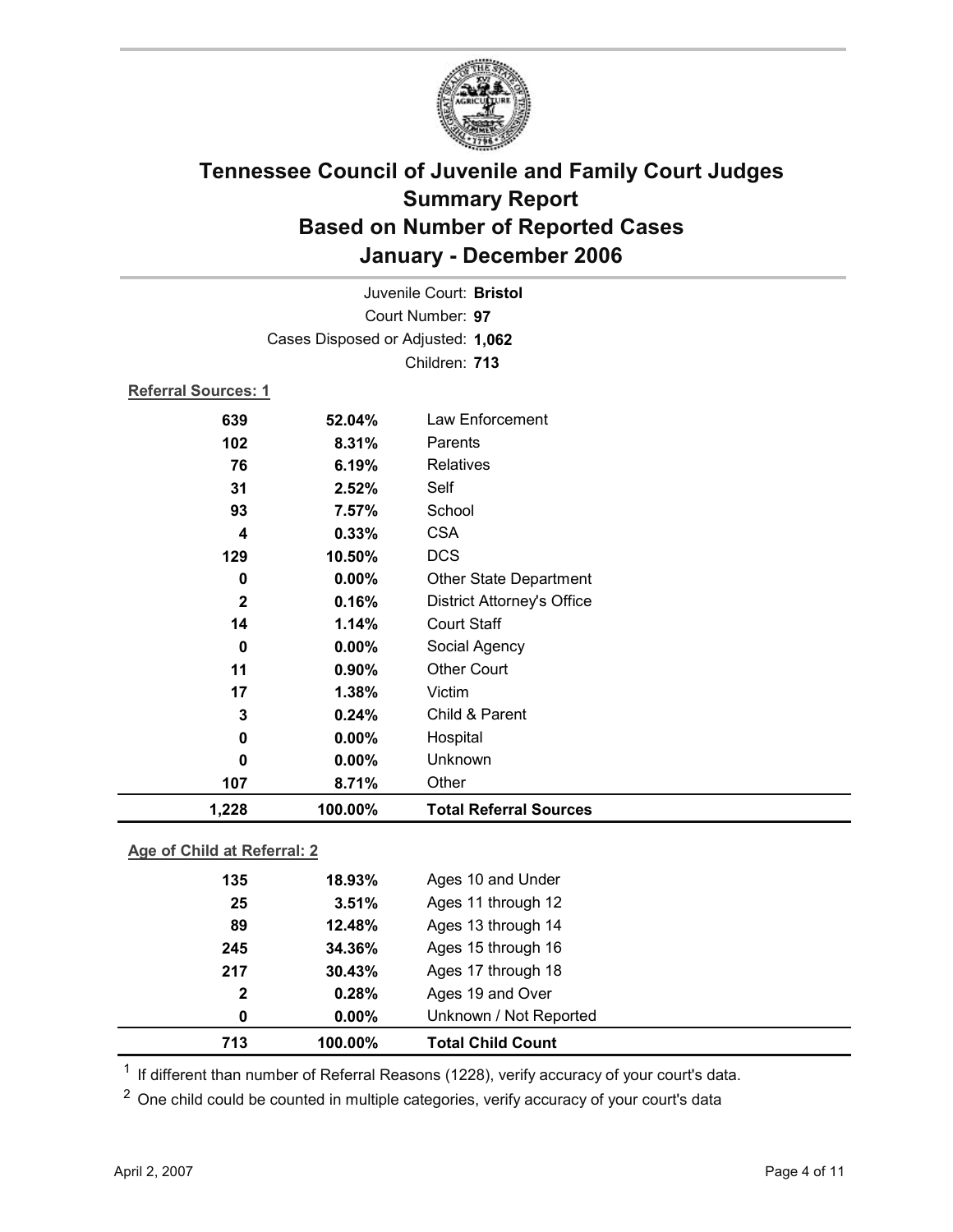

| Juvenile Court: Bristol                 |                                   |                          |  |
|-----------------------------------------|-----------------------------------|--------------------------|--|
|                                         | Court Number: 97                  |                          |  |
|                                         | Cases Disposed or Adjusted: 1,062 |                          |  |
|                                         |                                   | Children: 713            |  |
| Sex of Child: 1                         |                                   |                          |  |
| 404                                     | 56.66%                            | Male                     |  |
| 308                                     | 43.20%                            | Female                   |  |
| 1                                       | 0.14%                             | Unknown                  |  |
| 713                                     | 100.00%                           | <b>Total Child Count</b> |  |
| Race of Child: 1                        |                                   |                          |  |
| 670                                     | 93.97%                            | White                    |  |
| 24                                      | 3.37%                             | African American         |  |
| $\mathbf 0$                             | 0.00%                             | <b>Native American</b>   |  |
| 1                                       | 0.14%                             | Asian                    |  |
| 5                                       | 0.70%                             | Mixed                    |  |
| 13                                      | 1.82%                             | Unknown                  |  |
| 713                                     | 100.00%                           | <b>Total Child Count</b> |  |
| <b>Hispanic Origin: 1</b>               |                                   |                          |  |
| 8                                       | 1.12%                             | Yes                      |  |
| 696                                     | 97.62%                            | No                       |  |
| 9                                       | 1.26%                             | Unknown                  |  |
| 713                                     | 100.00%                           | <b>Total Child Count</b> |  |
| <b>School Enrollment of Children: 1</b> |                                   |                          |  |
| 596                                     | 83.59%                            | Yes                      |  |
| 93                                      | 13.04%                            | No                       |  |
| 24                                      | 3.37%                             | Unknown                  |  |
| 713                                     | 100.00%                           | <b>Total Child Count</b> |  |

 $1$  One child could be counted in multiple categories, verify accuracy of your court's data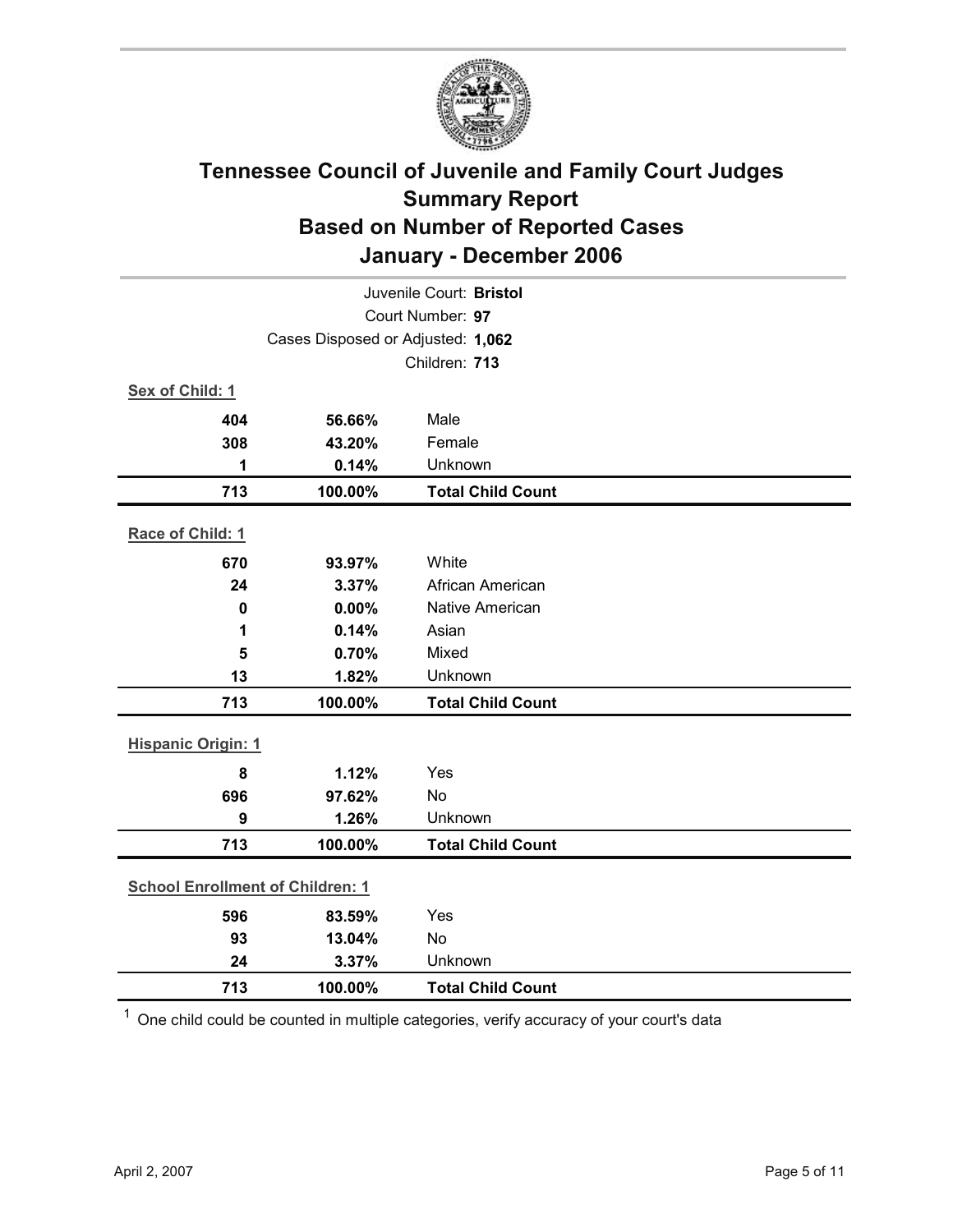

Court Number: **97** Juvenile Court: **Bristol** Cases Disposed or Adjusted: **1,062** Children: **713**

**Living Arrangement of Child at Time of Referral: 1**

| 713 | 100.00%  | <b>Total Child Count</b>     |
|-----|----------|------------------------------|
| 9   | 1.26%    | Other                        |
| 22  | 3.09%    | Unknown                      |
| 8   | 1.12%    | Independent                  |
| 0   | $0.00\%$ | In an Institution            |
| 0   | $0.00\%$ | In a Residential Center      |
| 3   | 0.42%    | In a Group Home              |
| 20  | 2.81%    | With Foster Family           |
| 0   | $0.00\%$ | <b>With Adoptive Parents</b> |
| 72  | 10.10%   | <b>With Relatives</b>        |
| 55  | 7.71%    | With Father                  |
| 232 | 32.54%   | With Mother                  |
| 54  | $7.57\%$ | With Mother and Stepfather   |
| 20  | 2.81%    | With Father and Stepmother   |
| 218 | 30.58%   | With Both Biological Parents |
|     |          |                              |

### **Type of Detention: 2**

| 1,062 | 100.00%  | <b>Total Detention Count</b> |  |
|-------|----------|------------------------------|--|
| 0     | $0.00\%$ | Other                        |  |
| 1,015 | 95.57%   | Does Not Apply               |  |
| 1     | 0.09%    | <b>Unknown</b>               |  |
| 0     | $0.00\%$ | <b>Psychiatric Hospital</b>  |  |
| 0     | $0.00\%$ | Jail - No Separation         |  |
| 0     | $0.00\%$ | Jail - Partial Separation    |  |
| 0     | $0.00\%$ | Jail - Complete Separation   |  |
| 38    | 3.58%    | Juvenile Detention Facility  |  |
| 8     | 0.75%    | Non-Secure Placement         |  |
|       |          |                              |  |

 $<sup>1</sup>$  One child could be counted in multiple categories, verify accuracy of your court's data</sup>

 $2$  If different than number of Cases (1062) verify accuracy of your court's data.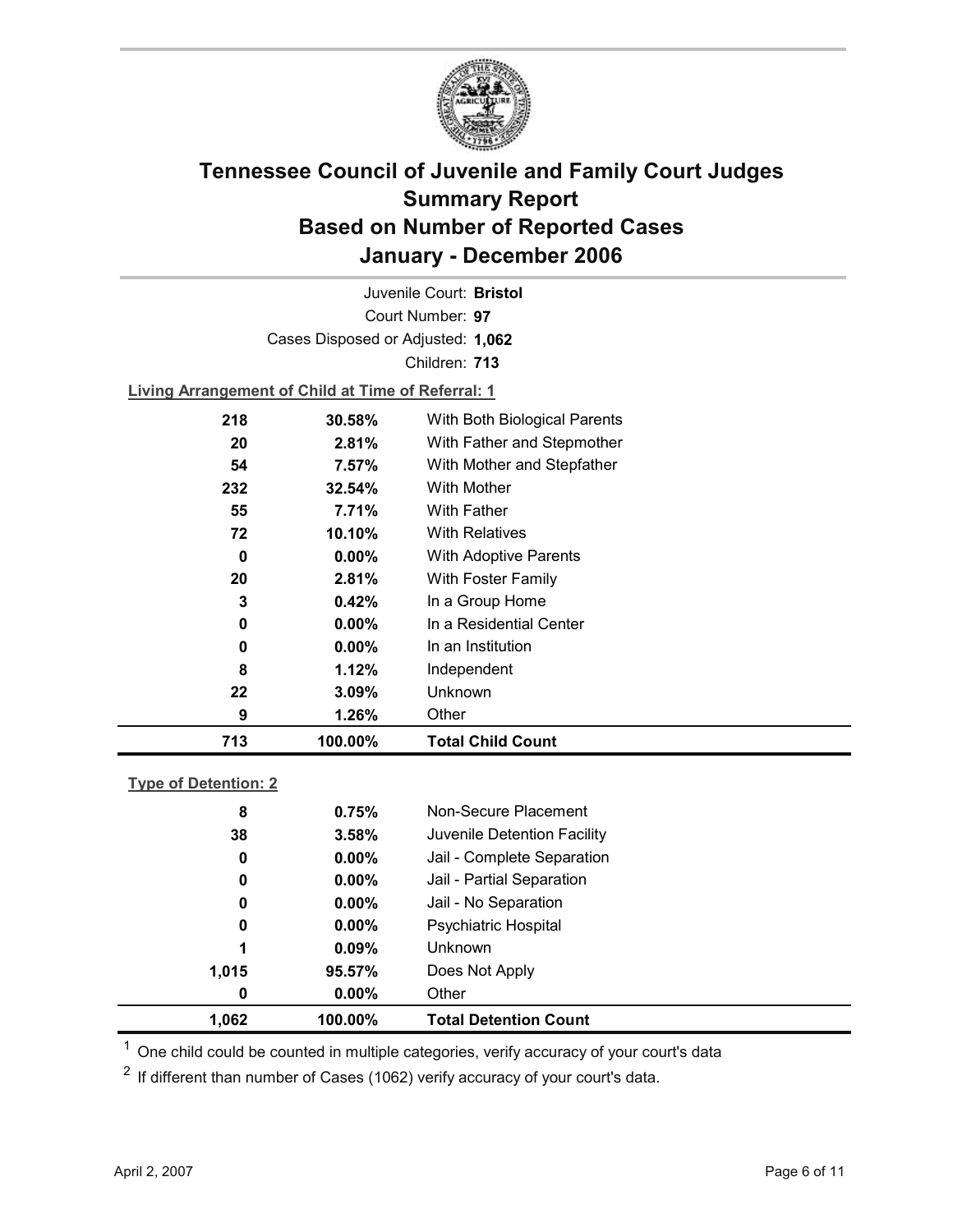

| Juvenile Court: Bristol  |                                                    |                                      |  |  |
|--------------------------|----------------------------------------------------|--------------------------------------|--|--|
| Court Number: 97         |                                                    |                                      |  |  |
|                          | Cases Disposed or Adjusted: 1,062                  |                                      |  |  |
|                          |                                                    | Children: 713                        |  |  |
|                          | <b>Placement After Secure Detention Hearing: 1</b> |                                      |  |  |
| 23                       | 2.17%                                              | Returned to Prior Living Arrangement |  |  |
| 5                        | 0.47%                                              | Juvenile Detention Facility          |  |  |
| 0                        | 0.00%                                              | Jail                                 |  |  |
| $\mathbf 2$              | 0.19%                                              | Shelter / Group Home                 |  |  |
| $\mathbf{2}$             | 0.19%                                              | <b>Foster Family Home</b>            |  |  |
| $\bf{0}$                 | 0.00%                                              | <b>Psychiatric Hospital</b>          |  |  |
| 15                       | 1.41%                                              | Unknown / Not Reported               |  |  |
| 1,015                    | 95.57%                                             | Does Not Apply                       |  |  |
| 0                        | $0.00\%$                                           | Other                                |  |  |
|                          |                                                    |                                      |  |  |
| 1,062                    | 100.00%                                            | <b>Total Placement Count</b>         |  |  |
|                          |                                                    |                                      |  |  |
| <b>Intake Actions: 2</b> |                                                    |                                      |  |  |
| 442                      | 35.99%                                             | <b>Petition Filed</b>                |  |  |
| 49                       | 3.99%                                              | <b>Motion Filed</b>                  |  |  |
| $\overline{7}$           | 0.57%                                              | <b>Citation Processed</b>            |  |  |
| $\bf{0}$                 | $0.00\%$                                           | Notification of Paternity Processed  |  |  |
| 114                      | 9.28%                                              | Scheduling of Judicial Review        |  |  |
| $\bf{0}$                 | 0.00%                                              | Scheduling of Administrative Review  |  |  |
| $\bf{0}$                 | $0.00\%$                                           | Scheduling of Foster Care Review     |  |  |
| 0                        | $0.00\%$                                           | Unknown                              |  |  |
| 600                      | 48.86%                                             | Does Not Apply                       |  |  |
| 16<br>1,228              | 1.30%<br>100.00%                                   | Other<br><b>Total Intake Count</b>   |  |  |

 $1$  If different than number of Cases (1062) verify accuracy of your court's data.

 $2$  If different than number of Referral Reasons (1228), verify accuracy of your court's data.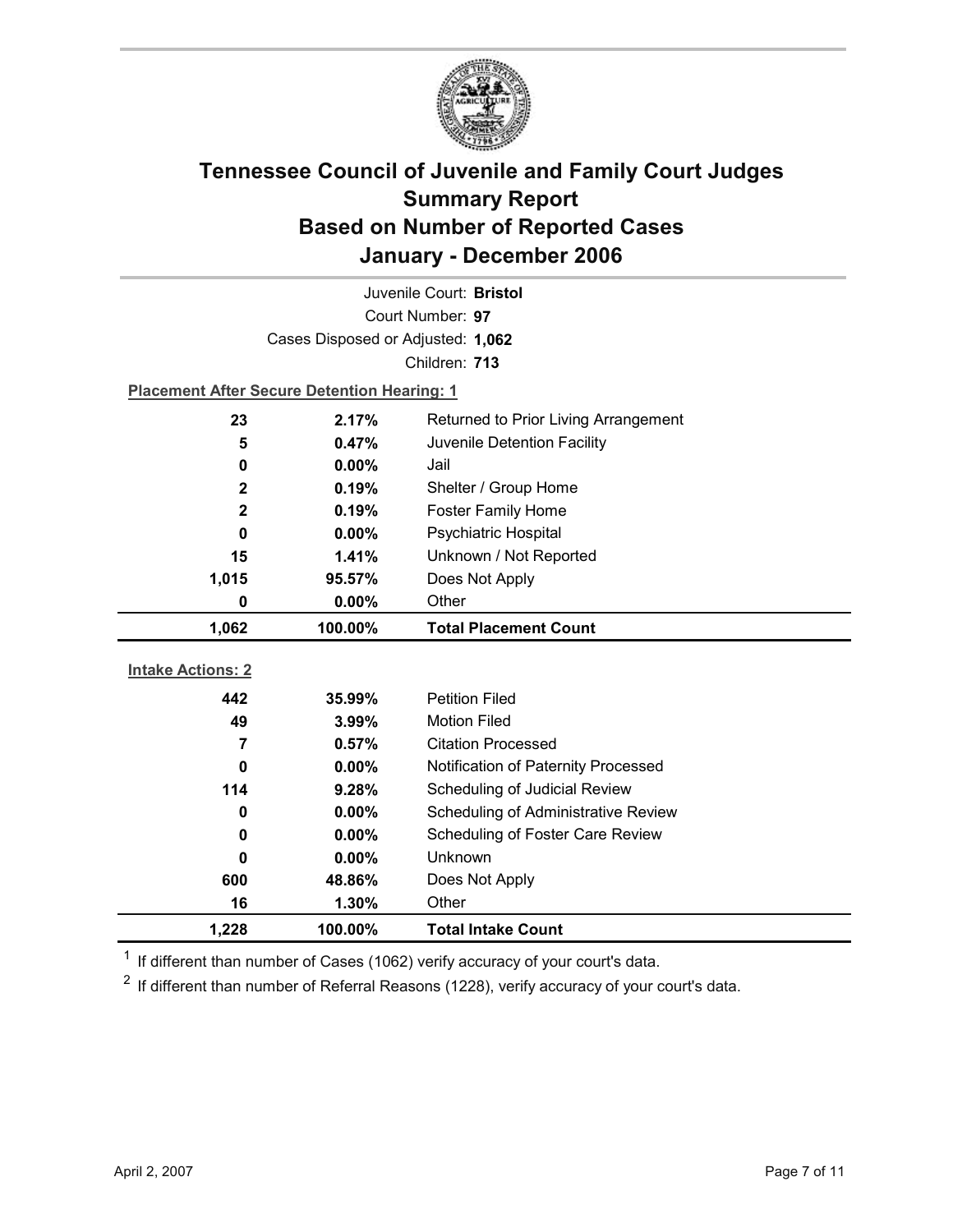

Court Number: **97** Juvenile Court: **Bristol** Cases Disposed or Adjusted: **1,062** Children: **713**

### **Last Grade Completed by Child: 1**

| 65                                      | 9.12%   | Too Young for School         |  |
|-----------------------------------------|---------|------------------------------|--|
| 7                                       | 0.98%   | Preschool                    |  |
| 7                                       | 0.98%   | Kindergarten                 |  |
| 8                                       | 1.12%   | 1st Grade                    |  |
| 10                                      | 1.40%   | 2nd Grade                    |  |
| 9                                       | 1.26%   | 3rd Grade                    |  |
| 8                                       | 1.12%   | 4th Grade                    |  |
| 9                                       | 1.26%   | 5th Grade                    |  |
| 30                                      | 4.21%   | 6th Grade                    |  |
| 43                                      | 6.03%   | 7th Grade                    |  |
| 58                                      | 8.13%   | 8th Grade                    |  |
| 80                                      | 11.22%  | 9th Grade                    |  |
| 153                                     | 21.46%  | 10th Grade                   |  |
| 119                                     | 16.69%  | 11th Grade                   |  |
| 10                                      | 1.40%   | 12th Grade                   |  |
| $\mathbf 0$                             | 0.00%   | Non-Graded Special Ed        |  |
| 12                                      | 1.68%   | <b>GED</b>                   |  |
| 11                                      | 1.54%   | Graduated                    |  |
| 4                                       | 0.56%   | <b>Never Attended School</b> |  |
| 69                                      | 9.68%   | Unknown                      |  |
| 1                                       | 0.14%   | Other                        |  |
| 713                                     | 100.00% | <b>Total Child Count</b>     |  |
| <b>Enrolled in Special Education: 1</b> |         |                              |  |
| 29                                      |         |                              |  |

 $1$  One child could be counted in multiple categories, verify accuracy of your court's data

**574 80.50%** No

**110 15.43%** Unknown

**713 100.00% Total Child Count**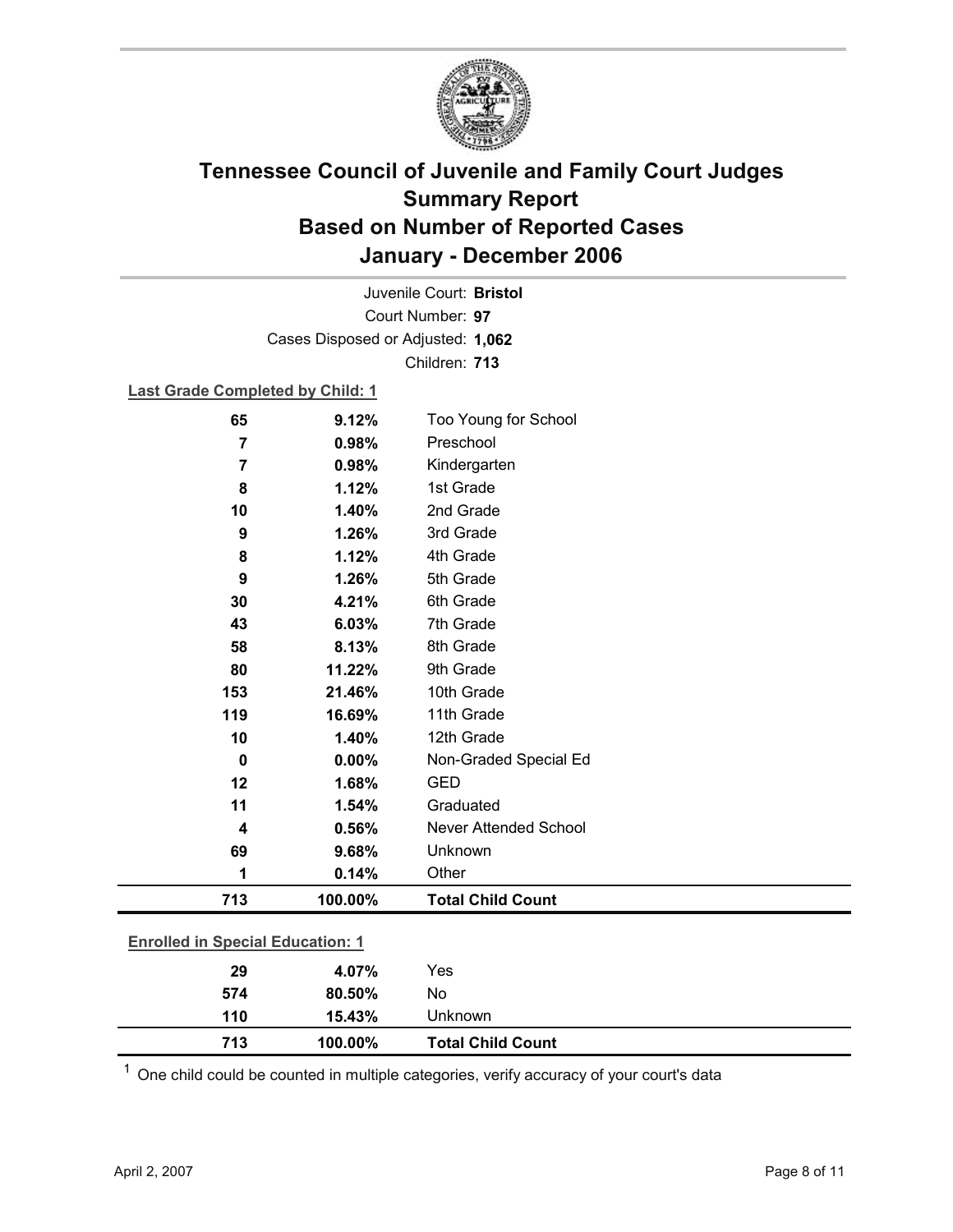

|                                   |          | Juvenile Court: Bristol   |  |  |
|-----------------------------------|----------|---------------------------|--|--|
|                                   |          | Court Number: 97          |  |  |
| Cases Disposed or Adjusted: 1,062 |          |                           |  |  |
|                                   |          | Children: 713             |  |  |
| <b>Action Executed By: 1</b>      |          |                           |  |  |
| 628                               | 51.14%   | Judge                     |  |  |
| 0                                 | $0.00\%$ | Referee                   |  |  |
| 600                               | 48.86%   | <b>YSO</b>                |  |  |
| 0                                 | $0.00\%$ | Other                     |  |  |
| 0                                 | $0.00\%$ | Unknown / Not Reported    |  |  |
| 1,228                             | 100.00%  | <b>Total Action Count</b> |  |  |

### **Formal / Informal Actions: 1**

| 1,228 | 100.00%  | <b>Total Action Count</b>                      |
|-------|----------|------------------------------------------------|
| 0     | $0.00\%$ | Unknown / Not Reported                         |
| 32    | 2.61%    | Other                                          |
| 3     | $0.24\%$ | Case Held Open                                 |
| 137   | 11.16%   | <b>Review Concluded</b>                        |
| 102   | 8.31%    | <b>Special Proceeding</b>                      |
| 0     | $0.00\%$ | Charges Cleared by Transfer to Adult Court     |
| 0     | $0.00\%$ | Transfer to Adult Court Hearing                |
| 57    | 4.64%    | <b>Pretrial Diversion</b>                      |
| 597   | 48.62%   | Informal Adjustment                            |
| 0     | $0.00\%$ | <b>Complaint Substantiated Mentally III</b>    |
| 0     | $0.00\%$ | <b>Complaint Substantiated Abused</b>          |
| 145   | 11.81%   | Complaint Substantiated Dependent / Neglected  |
| 23    | 1.87%    | <b>Complaint Substantiated Status Offender</b> |
| 52    | 4.23%    | <b>Complaint Substantiated Delinquent</b>      |
| 0     | $0.00\%$ | Retired / Nolle Prosequi                       |
| 80    | 6.51%    | Dismissed                                      |
|       |          |                                                |

 $1$  If different than number of Referral Reasons (1228), verify accuracy of your court's data.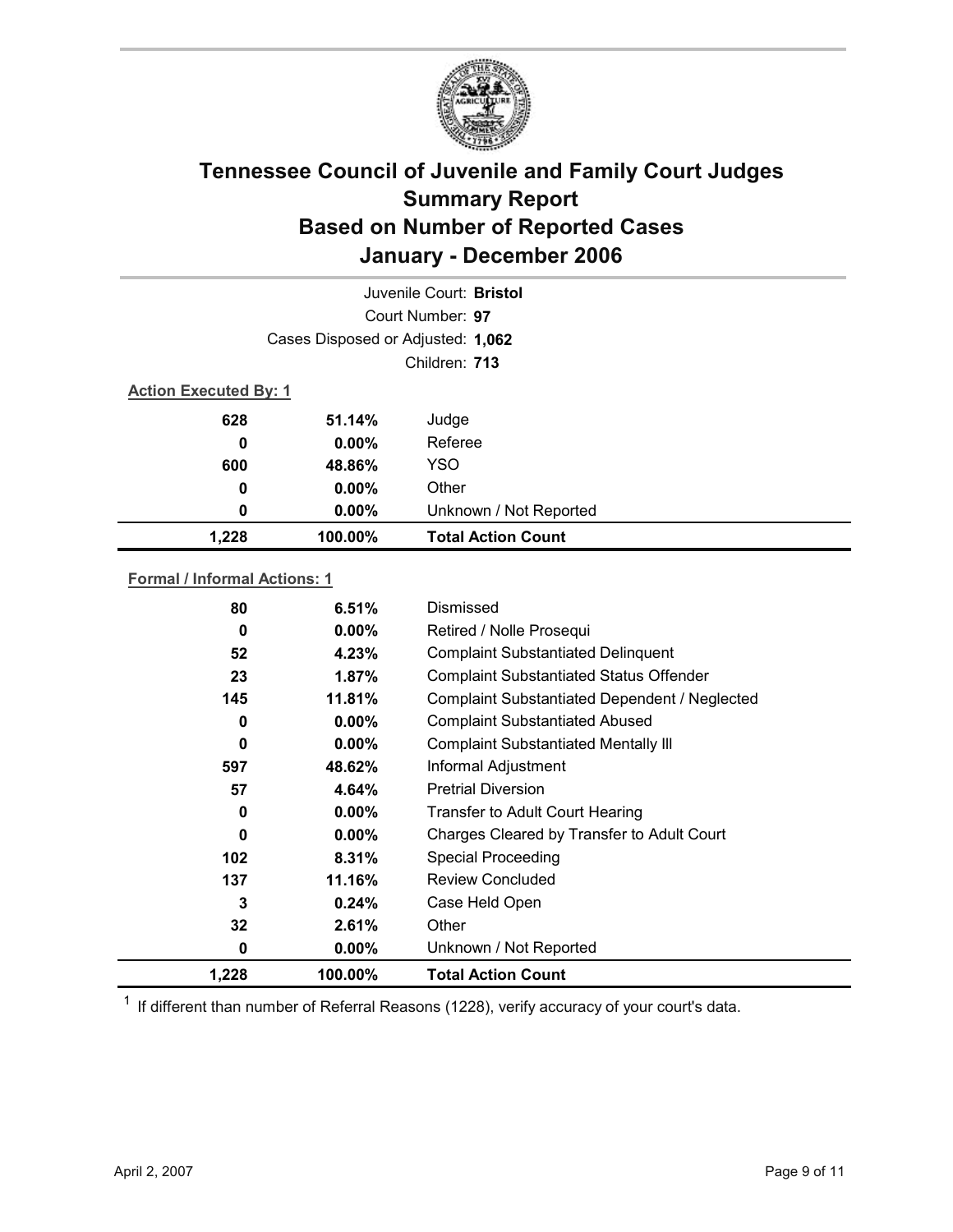

|                                   |                                                       | Juvenile Court: Bristol                              |  |
|-----------------------------------|-------------------------------------------------------|------------------------------------------------------|--|
|                                   |                                                       | Court Number: 97                                     |  |
| Cases Disposed or Adjusted: 1,062 |                                                       |                                                      |  |
| Children: 713                     |                                                       |                                                      |  |
| <b>Case Outcomes:</b>             | There can be multiple outcomes for one child or case. |                                                      |  |
| 108                               | 6.05%                                                 | Case Dismissed                                       |  |
| 0                                 | $0.00\%$                                              | Case Retired or Nolle Prosequi                       |  |
| 455                               | 25.50%                                                | Warned / Counseled                                   |  |
| 1                                 | 0.06%                                                 | Held Open For Review                                 |  |
| 84                                | 4.71%                                                 | Supervision / Probation to Juvenile Court            |  |
| $\bf{0}$                          | 0.00%                                                 | <b>Probation to Parents</b>                          |  |
| 91                                | 5.10%                                                 | Referral to Another Entity for Supervision / Service |  |
| 40                                | 2.24%                                                 | Referred for Mental Health Counseling                |  |
| 35                                | 1.96%                                                 | Referred for Alcohol and Drug Counseling             |  |
| 0                                 | 0.00%                                                 | Referred to Alternative School                       |  |
| 0                                 | $0.00\%$                                              | Referred to Private Child Agency                     |  |
| 237                               | 13.28%                                                | Referred to Defensive Driving School                 |  |
| 0                                 | $0.00\%$                                              | Referred to Alcohol Safety School                    |  |
| 59                                | 3.31%                                                 | Referred to Juvenile Court Education-Based Program   |  |
| 53                                | 2.97%                                                 | Driver's License Held Informally                     |  |
| 0                                 | $0.00\%$                                              | <b>Voluntary Placement with DMHMR</b>                |  |
| 0                                 | $0.00\%$                                              | <b>Private Mental Health Placement</b>               |  |
| 0                                 | $0.00\%$                                              | <b>Private MR Placement</b>                          |  |
| 7                                 | 0.39%                                                 | Placement with City/County Agency/Facility           |  |
| 0                                 | $0.00\%$                                              | Placement with Relative / Other Individual           |  |
| $\mathbf 2$                       | 0.11%                                                 | Fine                                                 |  |
| 44                                | 2.47%                                                 | <b>Public Service</b>                                |  |
| 28                                | 1.57%                                                 | Restitution                                          |  |
| 22                                | 1.23%                                                 | Runaway Returned                                     |  |
| 8                                 | 0.45%                                                 | No Contact Order                                     |  |
| 0                                 | $0.00\%$                                              | Injunction Other than No Contact Order               |  |
| 4                                 | 0.22%                                                 | <b>House Arrest</b>                                  |  |
| 0                                 | $0.00\%$                                              | <b>Court Defined Curfew</b>                          |  |
| 0                                 | $0.00\%$                                              | Dismissed from Informal Adjustment                   |  |
| 0                                 | $0.00\%$                                              | <b>Dismissed from Pretrial Diversion</b>             |  |
| 0                                 | 0.00%                                                 | Released from Probation                              |  |
| 0                                 | $0.00\%$                                              | <b>Transferred to Adult Court</b>                    |  |
| 0                                 | $0.00\%$                                              | <b>DMHMR Involuntary Commitment</b>                  |  |